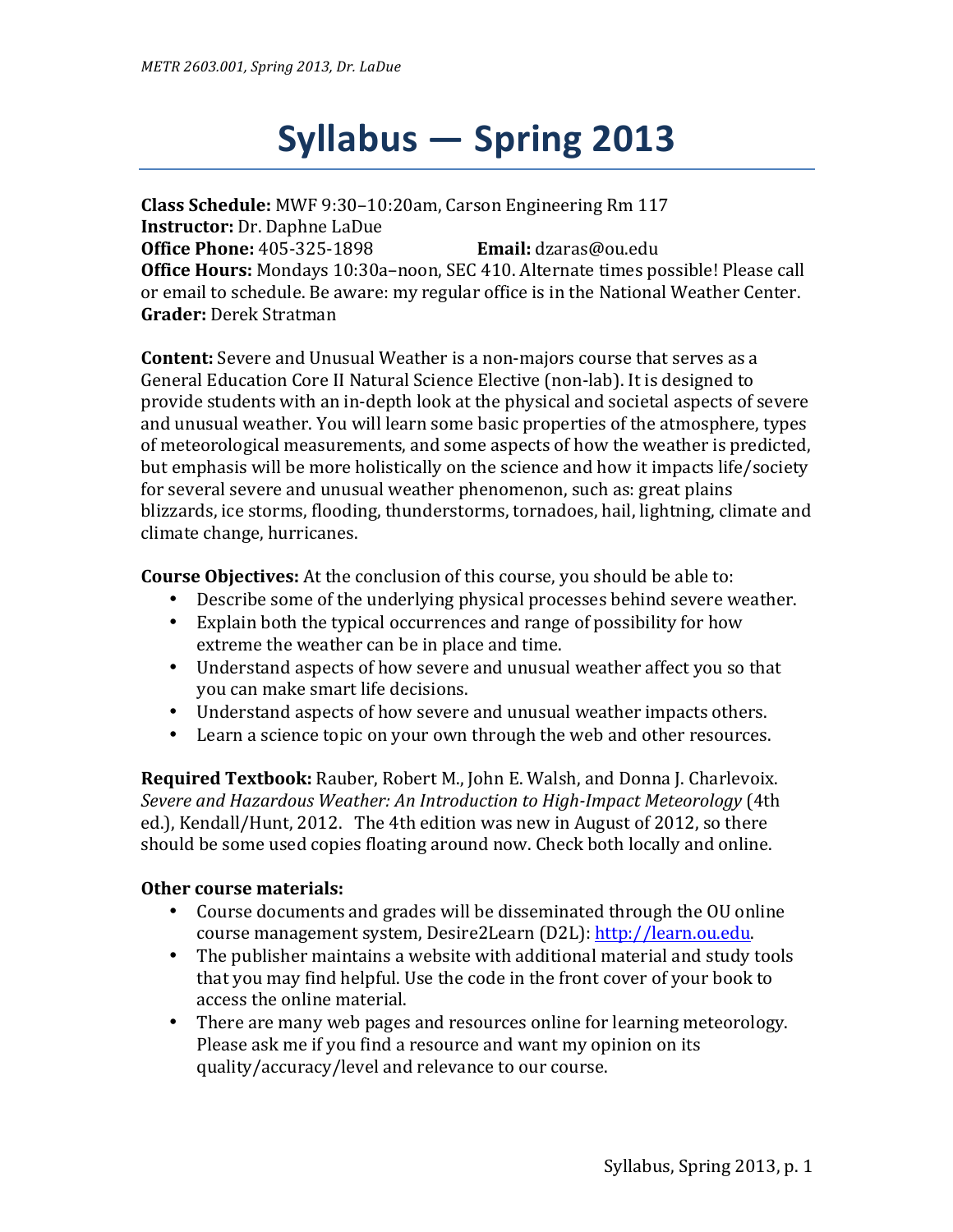**Structure of the Course:** There are some important things to know about how this class will be taught:

*Knowledge is something more than a passive reception of scraps and details. — John Henry Newman*

1. First and foremost: We are going to mimic how you might approach learning a new topic in real life (outside of formal education). If you were interested in learning about tornadoes, you would not start with composition of the atmosphere. You would, however, figure out that you need to understand certain things about the atmosphere—for example, instability—in order to understand why severe storms form where they do. We will start with weather topics (and items from #2!), and deconstruct the topic to understand it. Because our textbook is not ordered this way, teams, that will rotate through the class, will be assigned to keep track of how we traverse through the book and other materials.

2. You will share ownership of the course learning objectives. I will determine some of the learning objectives and you will develop the rest with my guidance. We will rotate through another set of teams that are focused on this task for each topic, but all students are encouraged to suggest learning objectives for any topic.

3. I will to continue to move this classroom toward a flipped classroom with your help. The idea behind a flipped classroom is that lecture material is available in short video segments that can then be organized in any number of ways. Your time with the instructor is then used in active learning. This means you are *with the instructor* when you are working with the concepts to learn them—precisely when confusions become apparent, and questions need to be asked. Last semester I was able to record a few videos, and will record a few more this semester. Help me focus my time on the most difficult subjects by letting me know what material you would most benefit from having available to watch outside of class.

More info:

- http://youtu.be/ojiebVw8O0g
- or read about Salman Kahn's efforts along this line by watching the video links or listening to the episode of Diane Rehm's radio show

### **Timing of Content:**

 $1/14 - 2/22$ : Synoptic Scale Meteorology. Includes formation of extratropical cyclones and high-impact winter weather, and needed fundamentals.  $2/25 - 4/5$ : Mesoscale Meteorology. Includes thunderstorms, tornadoes, downbursts, hail, lightning, and needed fundamentals.

 $4/8 - 5/3$ : Planetary Scale and Climate. Includes tropical cyclones, climate, climate change, and needed fundamentals.

### **Special Course Activities:**

1. Paper, and Experiencing the Scientific Peer Review Process: Our main writing activity will be a paper in which you explore how your future career intersects with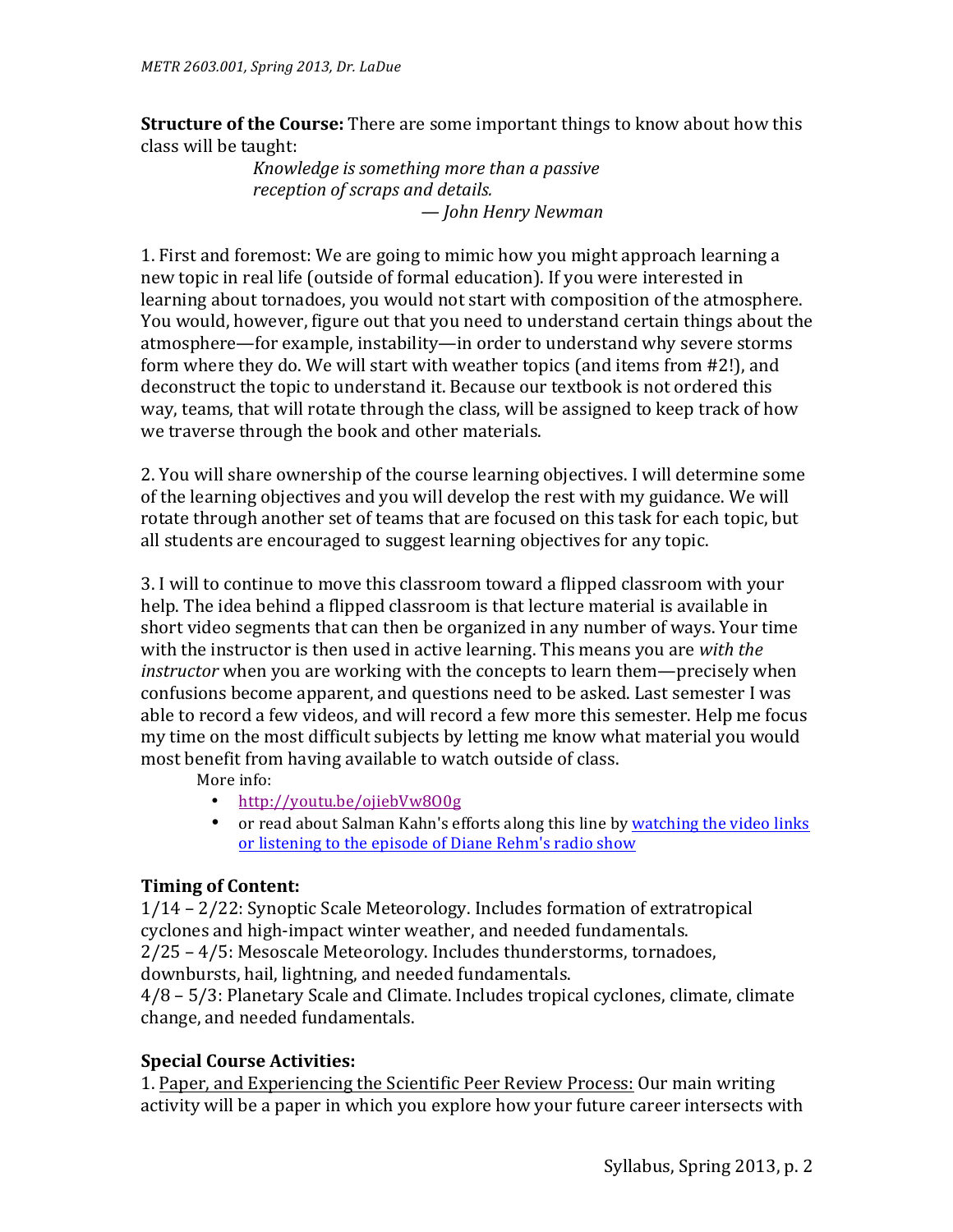an aspect of severe weather. (Alternately you may connect the course to life in general.) Using these papers we will mock the peer review process that scientific papers go through before they are published. With first-hand experience, you will better appreciate a key process of science.

Peer review is a powerful learning tool for other reasons as well. You will find yourself thinking about writing differently when you are put into a position of critically reviewing another's work. You will see errors and ways to improve their writing that were not apparent to them, and that process will help you see your own writing with fresh eyes. Reviewing others' work also provides an opportunity to see how your writing compares to that of your peers as you refine your writing skills.

2. Team Teaching: You will be assigned to work on several teams during the semester. This means of actively engaging in learning is a major portion of your course grade. Teams will: 1) help set learning objectives, 2) identify and document the resources we are using to learn, and 3) teach particular topics to your peers. Being put into the position of having to teach something helps you learn it better.

3. Final Exam Period Activity. We will use our final exam period to fully engage our minds in an activity designed to reflect upon what we have learned, and perhaps finish learning key items that may not have quite clicked up to then. This is a required activity, 10% of your grade. Full participation = 100 pts, anything less = 0.

## **Grading:**

| Team teaching                         | 40\%       |
|---------------------------------------|------------|
| Assignments                           | 20%        |
| Quizzes                               | <b>20%</b> |
| Paper                                 | 10%        |
| Final activity (in lieu of the final) | 10%        |

You are responsible for checking D2L throughout the semester. If you see an error, including a missing or incorrect grade, you must notify the instructor within two weeks of the grade being posted.

**Grading Scale:** A: 100 – 90%; B: 89 – 80 %; C: 79 – 70 %; D: 69 – 60 %; F: < 60%

**Quizzes:** Quizzes will take place approximately every two weeks. Some will be done in class and some online. The lowest three quiz grades will be dropped. Missed quizzes cannot be made up. No make-up quizzes will be given. The only exceptions to missing more than three quizzes without significantly impacting your grade will be: (1) serious medical condition (illness or injury) of you or an immediate family member; (2) University excused absence; (3) jury duty; (4) religious observance; or (5) military orders. Only in such instances will a quiz be rescheduled, depending on the best interests of the student. Appropriate documentation *must* accompany any excused absence from an exam or quiz.

**Assignments:** Assignments will be due approximately every two weeks, alternating weeks with quizzes. Assignments must be turned in by the beginning of class on the